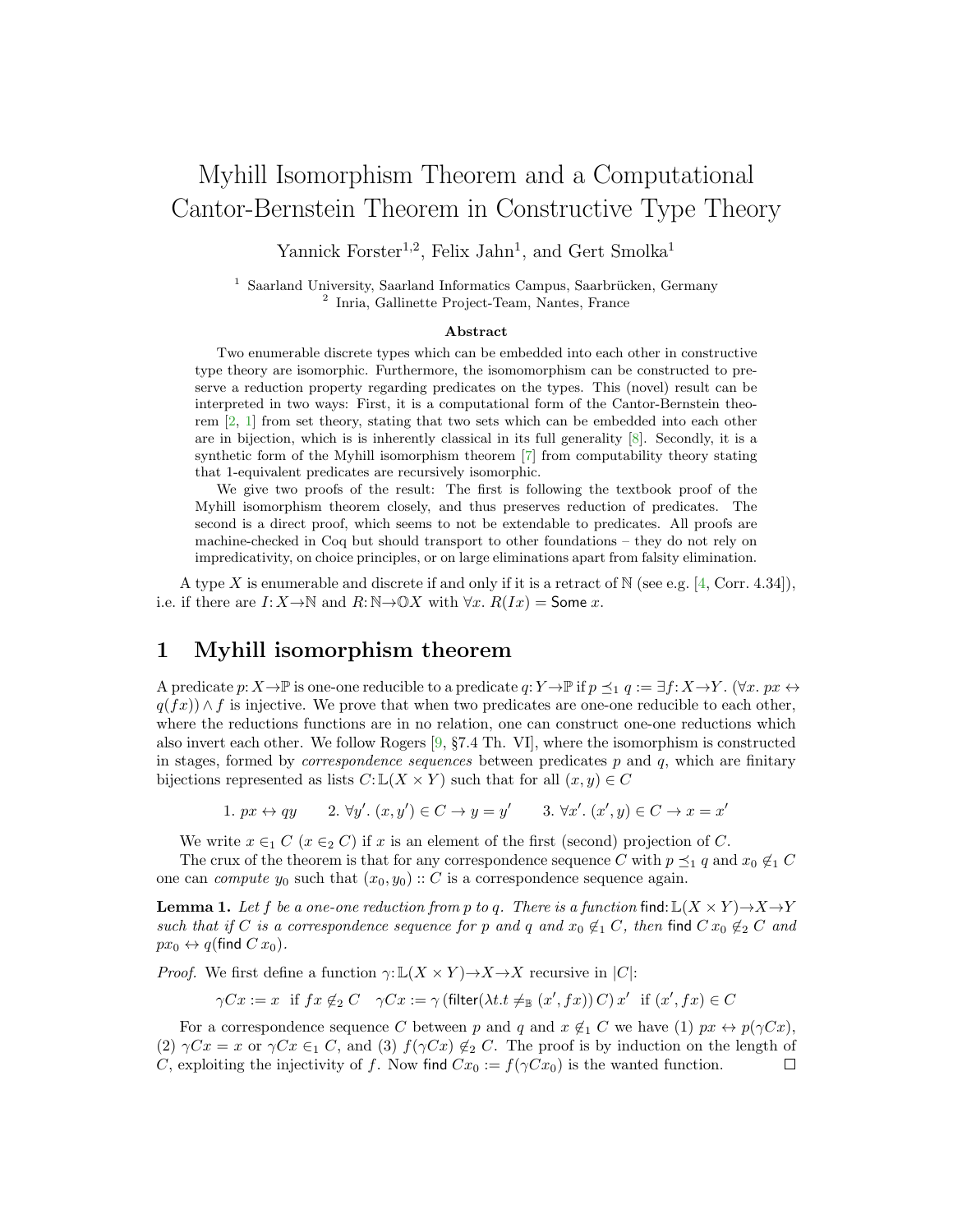Myhill Isomorphism Theorem and a Computational Cantor-Bernstein Theorem Forster, Jahn and Smolka

For the rest of this section we fix enumerable discrete types X and Y such that  $(I_X, R_X)$  and  $(I_Y, R_Y)$  are retractions from X and Y respectively to N. We construct the isomorphism via a cumulative correspondence sequence  $C_n$  with  $I_Xx < n \to x \in I$   $C_n$  and  $I_Yy < n \to y \in I$ .

$$
C'_n := \begin{cases} (x, \operatorname{find} C_n \, x) :: C_n \text{ if } R_X n = \operatorname{Some} x \wedge x \not \in_1 C_n \\ C_n \text{ otherwise} \end{cases} \quad C_{n+1} := \begin{cases} (\operatorname{find} \overleftrightarrow{C'_n} \, y, y) :: C'_n \text{ if } R_Y n = \operatorname{Some} y \wedge y \not \in_2 C'_n \\ C'_n \text{ otherwise} \end{cases}
$$

where  $C_0 := \prod$  and  $\overleftrightarrow{C} := \text{map}(\lambda(x, y), (y, x)) C$ .

<span id="page-1-0"></span>**Lemma 2.**  $C_n$  is a correspondence sequence for p and q such that

1.  $n \leq m \to C_n \subseteq C_m$  2.  $I_X x < n \to x \in_1 C_n$  3.  $I_Y y < n \to y \in_2 C_n$ 

**Theorem 1** (Myhill). Let X and Y be enumerable discrete types, p:  $X \rightarrow \mathbb{P}$ , and  $q: Y \rightarrow \mathbb{P}$ . If  $p \preceq_1 q$  and  $q \preceq_1 p$ , then there exist  $f: X \to Y$  and  $q: Y \to X$  such that for all  $x: X$  and  $y: Y$ :  $px \leftrightarrow q(fx)$ ,  $qy \leftrightarrow p(gy)$ ,  $g(fx) = x$ ,  $f(gy) = y$ 

*Proof.* fx is defined as the unique y for which  $(x, y) \in C_{I_x}$ <sub>x</sub>+1 (which exists by Lemma [2](#page-1-0) (2) and is unique because  $C_{I_x,x+1}$  is a correpsondence sequence), and gy is symmetrically defined as the unique x for which  $(x, y) \in C_{I_Y y+1}$ . (1) and (2) are immediate since  $C_n$  is a correspondence sequence. (3) and (4) are by case analysis whether  $I_X x \leq I_Y y$  or vice versa. П

Proofs of the theorem have appeared in different forms in [\[6\]](#page-2-6), [\[4\]](#page-2-4), and [\[5\]](#page-2-7).

#### 2 Computational Cantor-Bernstein Theorem

The Cantor-Bernstein theorem is inherently classical in set theory [\[8\]](#page-2-2). Recently, the classical proof has been generalised to all boolean toposes by Escardó  $[3]$ . We give a direct, fully constructive proof of the Cantor-Bernstein theorem for enumerable discrete types via a novel alignment theorem. We say that a type X is aligned if there are  $A: X \to \mathbb{N}$  and  $B: X \to \mathbb{N} \to \mathbb{Q}X$ s.t.  $\forall x.\forall n \leq Ax.\exists y. Bxn =$  Some  $y \land Ay = n$ . We write #l if a list l is duplicate-free.

Theorem 2 (Alignment). Every enumerable discrete type is aligned.

*Proof.* Let  $(I, R)$  be a retraction from X to N. We define Ax to be the position of x in  $L_{Ix}$ , where  $L_n$  is the list of all x s.t.  $\exists m \leq n$ .  $Rm =$  Some x.  $Bxn$  is the n-th element of  $L_{Ix}$  if it exists, and  $x$  otherwise.  $\Box$ 

**Lemma 3.** Let X be aligned by  $s: X \to \mathbb{N}$ .

- 1. There is  $F'_X : \mathbb{N} \to X \to \mathbb{L}X \to X$  s.t. if  $\#l$  and  $|l| = n + 1$  then  $s(F'_X x_0 n l) = n$ .
- 2. There is  $F_X: X \to \mathbb{L}X$  s.t.  $\#(F_Xx)$  and  $|F_Xx| = 1 + sx$ .

*Proof.* (1) uses a function get: LN→N s.t. if  $\#l$  and  $|l| = n+1$ , then get  $l \in l$  and get  $l \geq n$ .  $\Box$ 

**Lemma 4.** Aligned types X, Y with injections  $X \rightarrow Y$  and  $Y \rightarrow X$  are isomorphic.

*Proof.* Let X and Y be aligned and  $f: X \to Y$  and  $g: Y \to X$  be injections. Define  $f'x :=$  $F'_Y(A_Xx)(fx)$ (map f  $(F_Xx)$ ) and  $g'y := F'_X(A_Yy)(gy)$ (map g  $(F_Yy)$ ). We have that #(map f  $(F_Xx)$ ), which follows because f is injective and  $#(F_Xx)$ , and  $\text{map } f(F_Xx)$  =  $s_Xx + 1$ , which is immediate. This suffices with the dual properties for map  $g(F_Y y)$ .  $\Box$ 

**Theorem 3** (Computational Cantor-Bernstein). For enumerable discrete types  $X, Y$  with injections  $X \rightarrow Y$  and  $Y \rightarrow X$  there are functions  $X \rightarrow Y$  and  $Y \rightarrow X$  inverting each other.

Proof. Either by applying the preceding lemma and the alignment theorem, or by applying the Myhill isomorphism theorem with  $px := \top$  and  $qy := \top$ . П